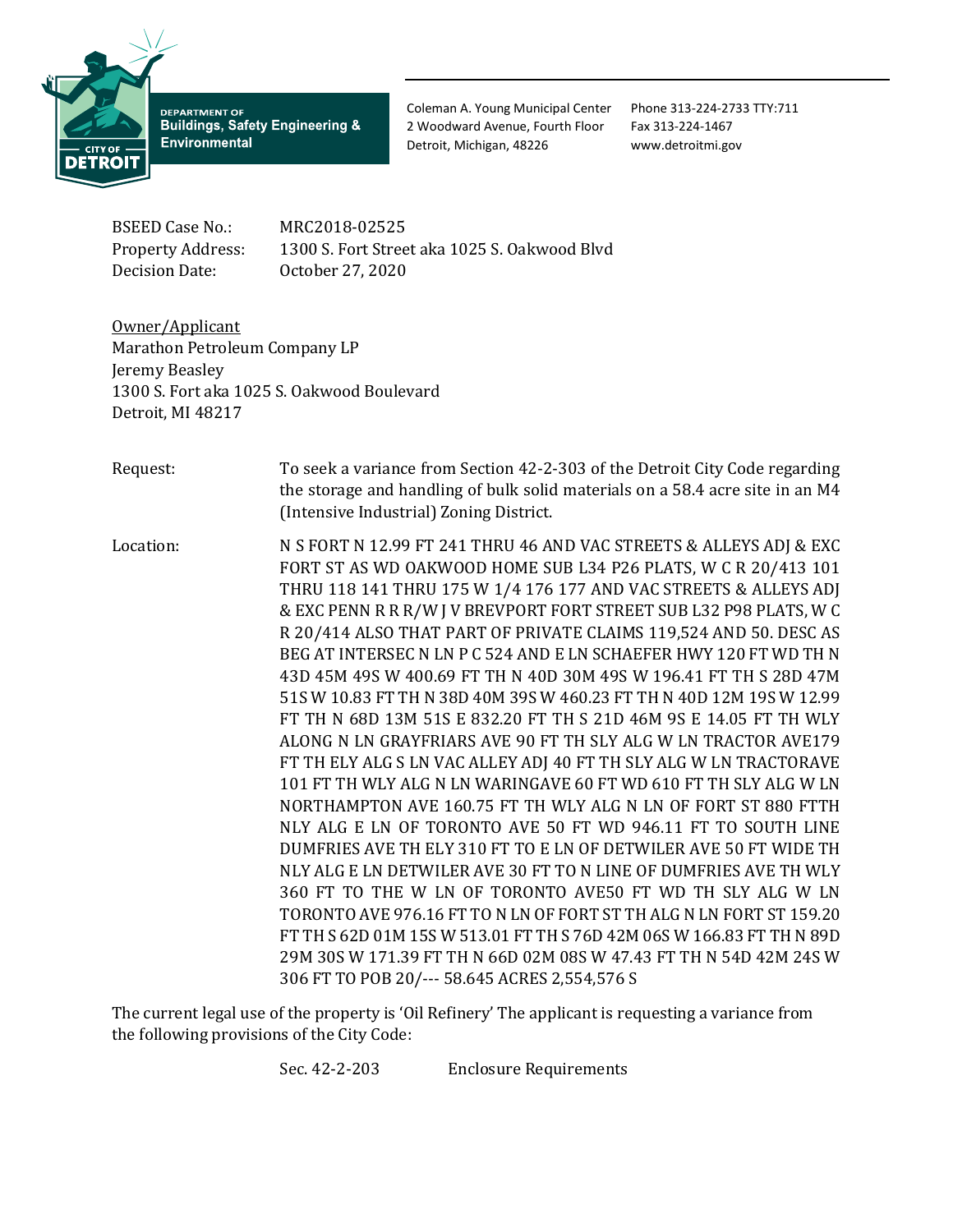

BSEED Case No.: MRC2018-02525<br>Property Address: 1300 S. Fort aka 1

Property Address: 1300 S. Fort aka 1025 S. Oakwood Blvd October 27, 2020

This proposal was reviewed by Buildings, Safety Engineering & Environmental Department as required by Section 42-2-233 of the Detroit City Code.

This request has been processed in accordance with the provisions of Sections 42-2-231, 42-2-232, 42-2-233, and 42-2-235 of the Detroit City Code and the following submittals were considered as part of this request:

- 1. Marathon Detroit Refinery City of Detroit Bulk Solid Material Ordinance Application for Variance prepared by David E. Leaver and Jeremy Beasley of Marathon Petroleum Company LP dated 02/21/2020.
- 2. Fugitive and Coke Handling Dust Control Guide prepared by Marathon Petroleum Company LP, Michigan Refining Division dated 02/19/2020.
- 3. Marathon Detroit Refinery Petroleum Coke Handling Fact Sheet
- 4. Marathon Michigan Department of Environmental Quality Air Quality Division Renewable Operating Permit Revised 09/12/2016.
- 5. Examination of Potential Offsite Impacts of Petroleum Coke Particulate at Marathon Detroit Refinery prepared by Dr. Ali Lashgari and Scott Evans dated 10/20/2019.
- 6. Atmospheric Dispersion Modeling Analyses Petroleum Coke Processing and Handling Operations Marathon Petroleum Company, Detroit Refinery prepared by Barr Engineering Co. dated November 2019.
- 7. Four Hundred Ninety-seven form letters submitted by Marathon with their Variance Request application in support of the variance; One additional letter of support from Coking.com also submitted by Marathon with their application; Three letters of support mailed to Buildings, Safety Engineering and Environmental Department; Fourteen letters or emails opposed to the granting of a variance; One letter that did not say whether it was in support or opposition to the granting of a variance.
- 8. A letter From Marathon Petroleum Company LP, Michigan Refining Division dated 08/07/2020 providing a response to comments from the July 29, 2020 public hearing.
- 9. Comments from the Detroit Health Department recommending to deny the variance request on covering the pile at this time, and recommending, as an interim control, an immediate limit on pile height inside the containment walls so that the pile must stay 10 – 15 feet below the top of the walls.

Our department held a public hearing on 07/29/2020. Notice of this hearing was published in the Detroit Legal News on 07/14/2020 and mailed to 32 property owners within 300' of the subject site.

Approximately sixty-five people attended the public hearing, including three members representing the applicant.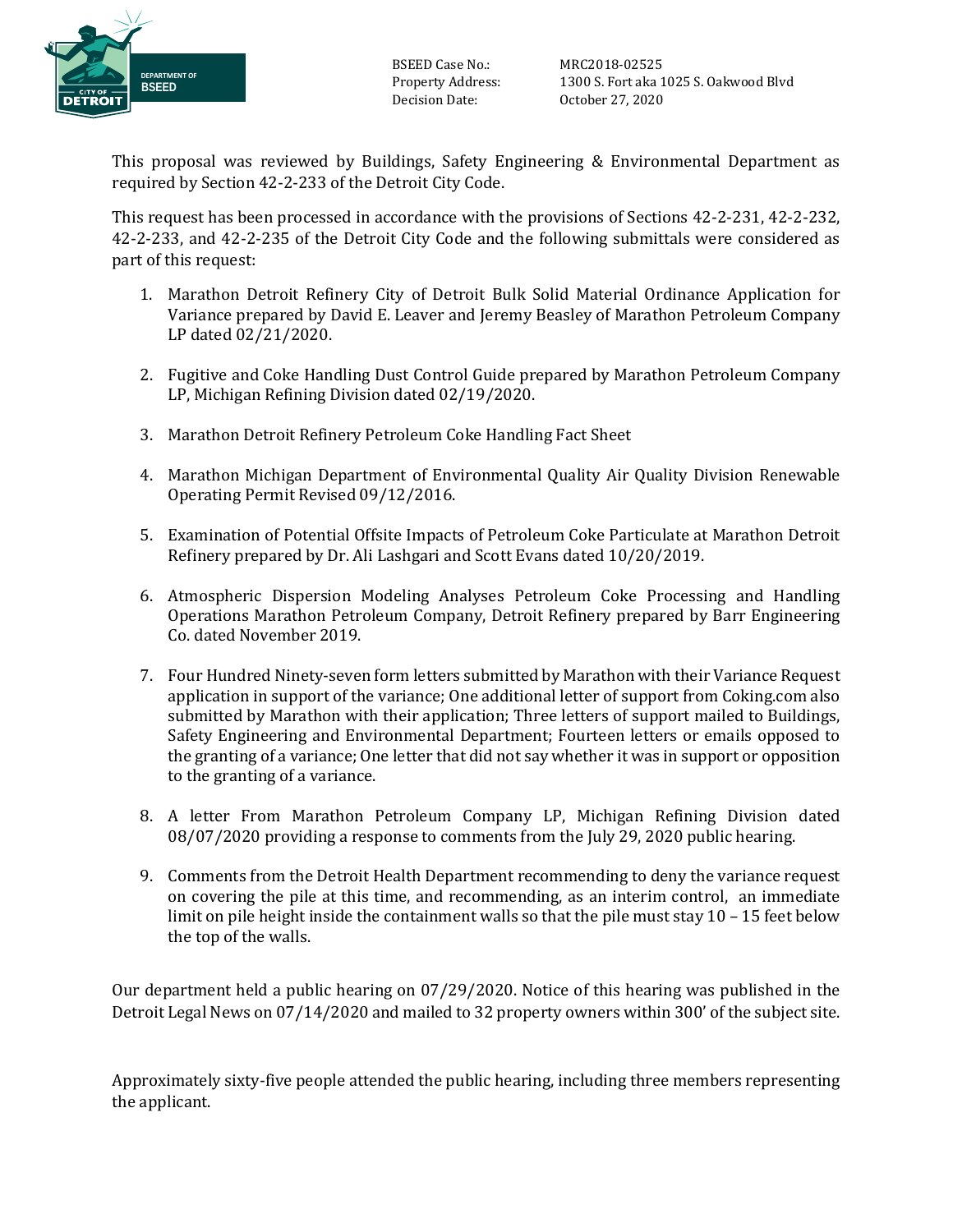

BSEED Case No.: MRC2018-02525<br>Property Address: 1300 S. Fort aka 1

Property Address: 1300 S. Fort aka 1025 S. Oakwood Blvd October 27, 2020

After careful consideration of the submittals enumerated above and received pursuant to Section 42- 2-235, and in accordance with Section 42-2-233 (a), the requirements of the variance application have not been met per Section 42-2-232, specifically:

- A. **42-2-232(2) A description of the process or activity for which the variance is requested, including pertinent data on location, size, and the population and geographic are affected by, or potentially affected by, the process or activity;** In the decision letter dated April 22, 2019 from Marathon's first variance request, Marathon was cited for failing to provide the pertinent demographic data for the population likely to be affected by Marathon's activity. Once again, in this second variance request package, Marathon provided only population numbers for the surrounding communities which could be potentially affected by the process or activity and neglected to provide the pertinent demographic data for this vulnerable area that has a long history of being impacted by environmental justice issues. Marathon failed to provide any discussion of whether minority or impoverished populations are located in the affected areas or potentially affected areas and in what numbers or percentages. This is pertinent data to the requested variance.
- B. **42-2-232(4) A demonstration that issuance of the variance will not create a public nuisance or adversely impact the surrounding area, surrounding environment, or surrounding property uses;** Marathon has provided additional information on its emissions, but the data submitted is selective and insufficient. The limited time (only 9 days) of the air monitoring study was too short in duration to adequately reflect emission rates at the coke pit and therefore fails to demonstrate conclusively that a public nuisance or adverse impact to the surrounding area, surrounding environment, or surrounding property uses is not being created. In addition, no wind speed data was provided for the limited time period of the study. This information is critical to understanding the risks associated with the emission source. Continuous real-time data collection for one month per sampling event, during four consecutive sampling events over a period of at least one year (*i.e.*, spring, summer, fall & winter) to ensure correlations and relationships remain valid with the monitoring location(s) would give a more accurate picture of the true emissions over the course of the year.
- C. **42-2-232(8) A statement regarding the person's current status as related to the subject matter of the variance request;** There was no statement provided regarding the person's current status as related to the subject matter of the variance request in the application, as required. Marathon only provided another description of their process, its emissions controls, that the emissions controls are considered the best in the refining industry for petroleum coke handling at a delayed coker unit, and how granting the variance will not pose a nuisance or health risk to surrounding communities.

In addition to the deficiencies found in in the application package cited above, Marathon stated within the body of the application that they use a street sweeper to clean roads within a quarter mile of the